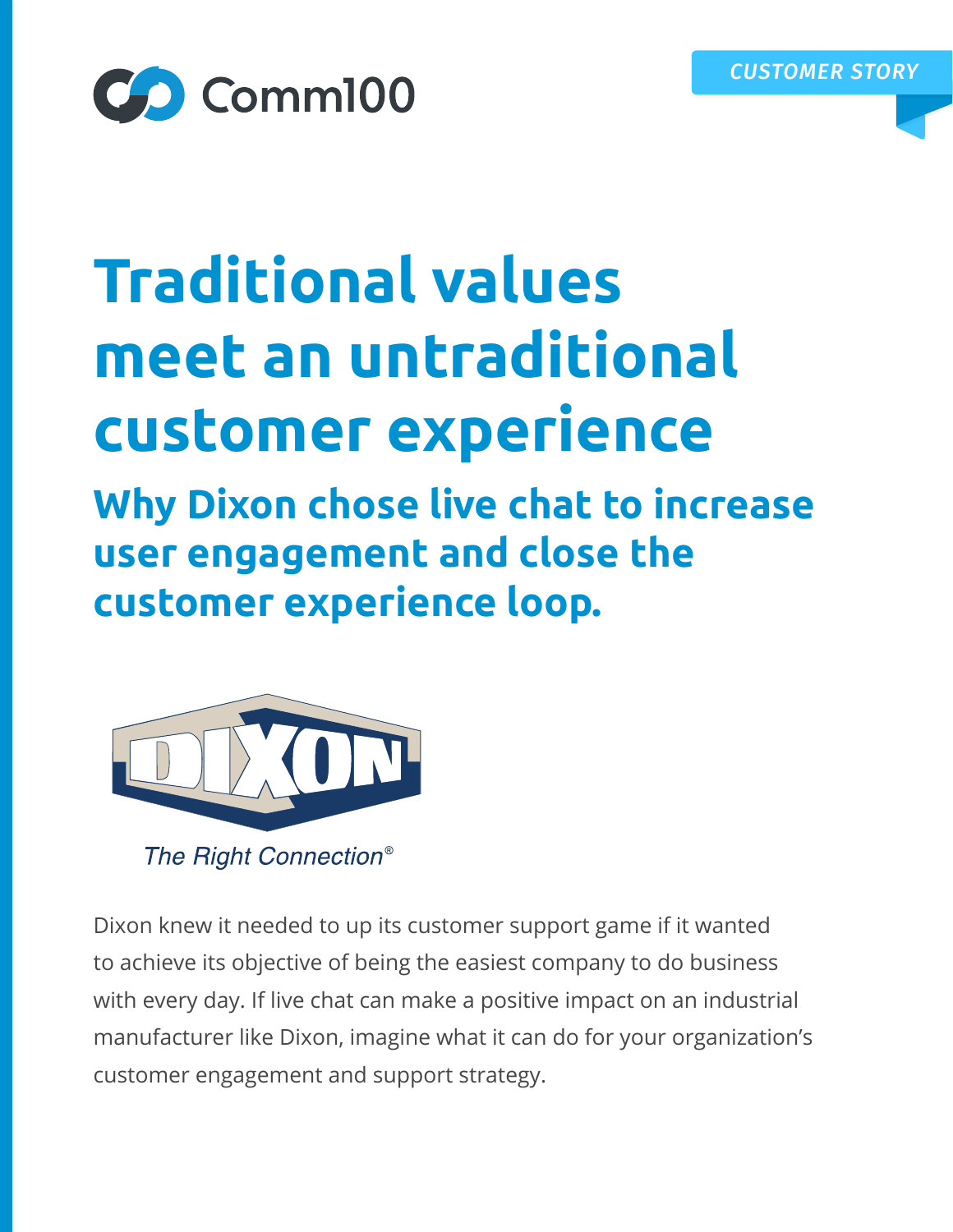



#### Customer Profile Dixon

**Headquarters**  Maryland, USA

**Website**  [www.dixonvalve.com](http://www.dixonvalve.com
)

**Industry**  Industrial Manufacturing

**Comm100 Customer**  Since 2016

#### **Need**

Improve customer service experience for B2B and B2C global audience

**Solution**  Comm100 Live Chat

**Highlights**

Founded in 1916

50 conversations on live chat per day

Locations on 5 continents

### Focus on quality customer service

"Dixon is committed to delighting our customers by being the easiest company they do business with every day." This customer-centric approach has been ingrained into Dixon's operations since its inception in 1916. From supporting new end-users and distributors throughout the sales process to providing loyal customers with extensive product training, Dixon is always looking for new ways to provide an enhanced customer experience.

In 2016, feedback gathered from the sales team and customers pointed to the need to increase access to the Dixon customer support team. Management determined that the best way to do that was to add a live chat touchpoint. This would allow them to hear their audience's needs and provide them with high-quality, real time support.

> One of our business goals is to be the easiest company to do business with. Live chat fits right into that because you can grab us at any time. You don't need to pull up the website and scan details or pick up the phone and call or send a lengthy email. You can just choose to chat with us whenever you need, and we can answer you instantly.

**- Holly Langenfelder, Customer Service Manager**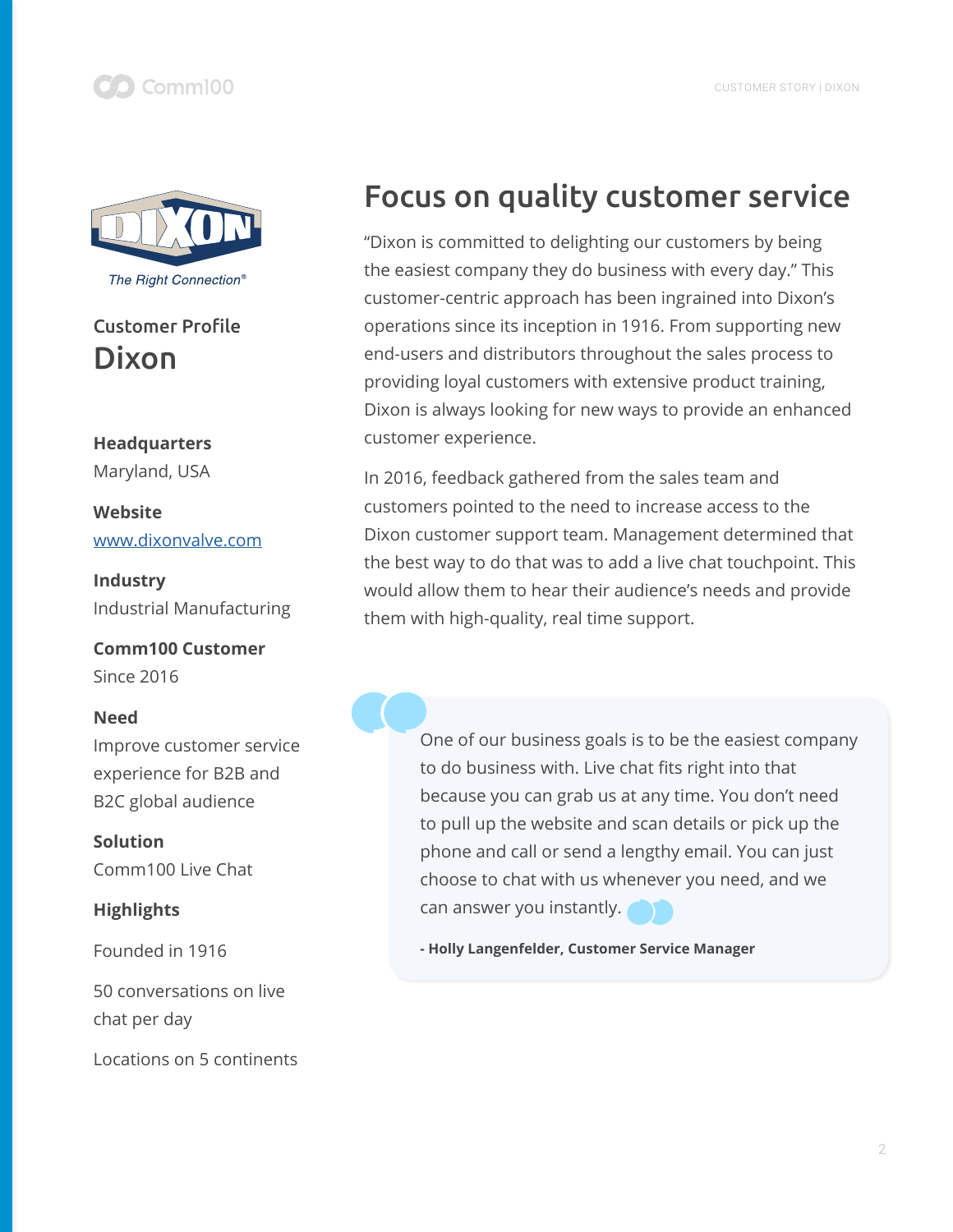#### Seamless and Powerful

Under Langenfelder's guidance, Dixon evaluated several live chat solutions based on research and on recommendations from trusted industry partners. From the outset, Comm100 stood out from the crowd owing to several game-changing advantages including powerful reporting capabilities, a user-friendly interface, and intuitive navigation.

Comm100 is the Cadillac of the live chats we demoed. Among many advantages, I can make quick and easy changes as a supervisor, as can our lead trainer. This keeps our live chat relevant and up to date at all times.

**- Holly Langenfelder**

Implementation was swift and seamless. The user-friendly interface ensured a smooth transition from start to finish, making it easier for Dixon to get up and running – ready to deliver exceptional service. Their new and highly responsive customer service channel is a win for both managers and agents: Dixon managers can take advantage of reporting capabilities that simplify agent monitoring and raise insights into real-time service metrics. For their part, Dixon agents greatly appreciate the design and flow of the Comm100 agent console, which helps them do their job more effectively. Features such as chat monitoring and canned messages help new agents gain confidence quickly.

Search capability and history make it very easy for supervisors to review and monitor chats. We want to ensure we are providing superior customer service. Comm100 makes it easy for us to review chat transcripts. These transcripts can then be used as training tools for our customer service representatives.

**– Shannon Kochel, Customer Service Training Coordinator**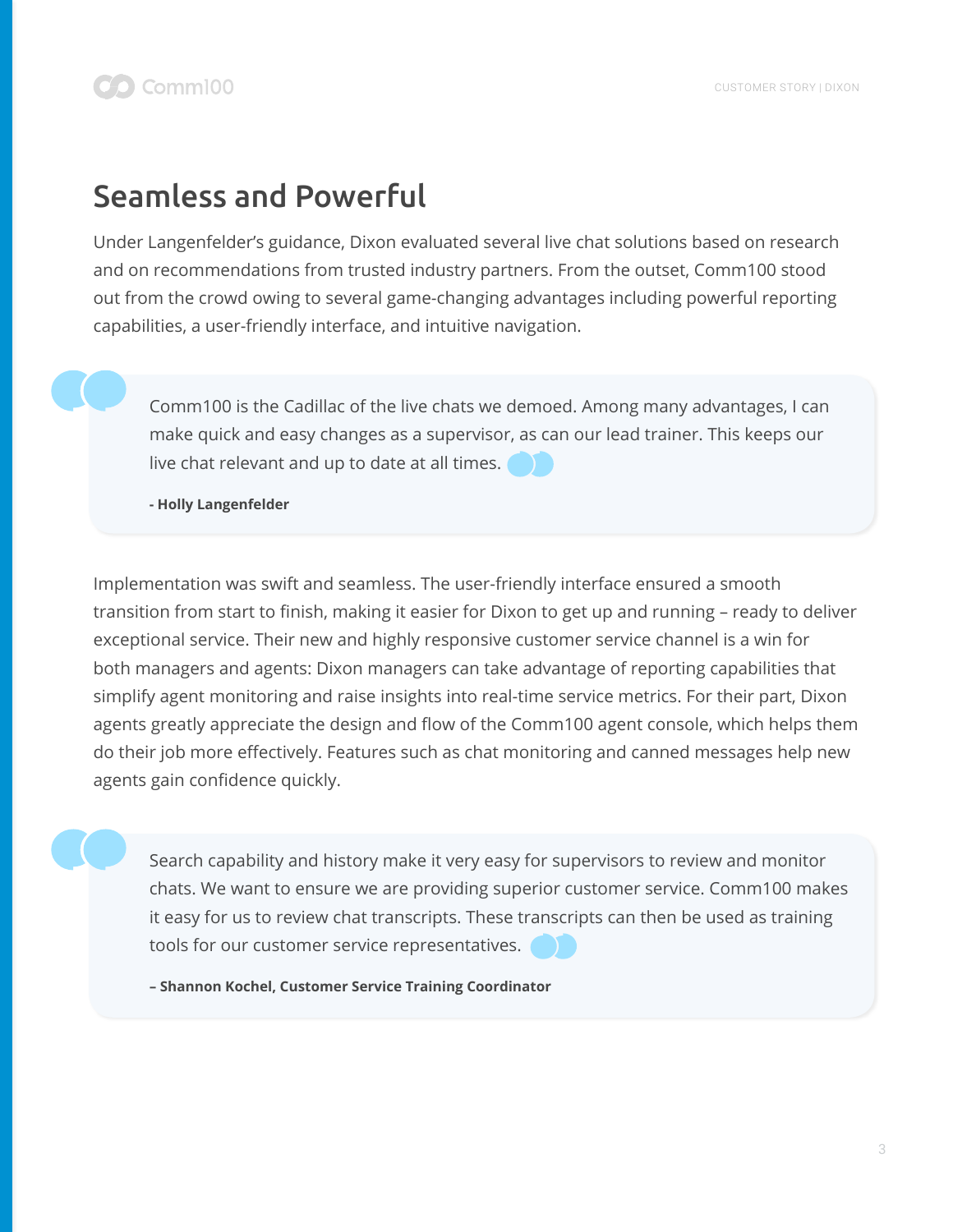#### Closing the Customer Experience Loop

It didn't take long for Comm100's live chat solution to make a positive impact on the way Dixon services its audience. Within 45 days of deployment, Dixon was fielding an average of 50 chats per day. During this time period, they were able to act as an intermediary between direct customers and distributors to close the customer experience loop for all parties. While customers may not have been able to remember which specific distributor they had bought from, they were still able to access instantaneous help from Dixon directly before being reconnected to their distributor. This modernized, revamped customer experience closes the gap for end-users and allows Dixon to act as a bridge between customers and their distributors.

When you touch an end-user with live chat, it immediately goes into our LMS (lead management system), and we have a distributor or outside sales person getting in touch with them that same day.

**- Holly Langenfelder**

When first rolled out, end-user adoption was strong with 80% of their audience being end users. As time went on, Dixon saw an increase in distributor adoption, splitting their inquiry metrics to 50% end users, 40% distributors, and 10% technical support. Since implementing Comm100's live chat solution, Dixon's customer service team has been able to handle customer touchpoints more efficiently, connect their audience to appropriate resources, and enhance the customer experience across the board, creating a win-win situation for all parties involved. New relationships are constantly being built and strengthened through this transformed customer experience loop.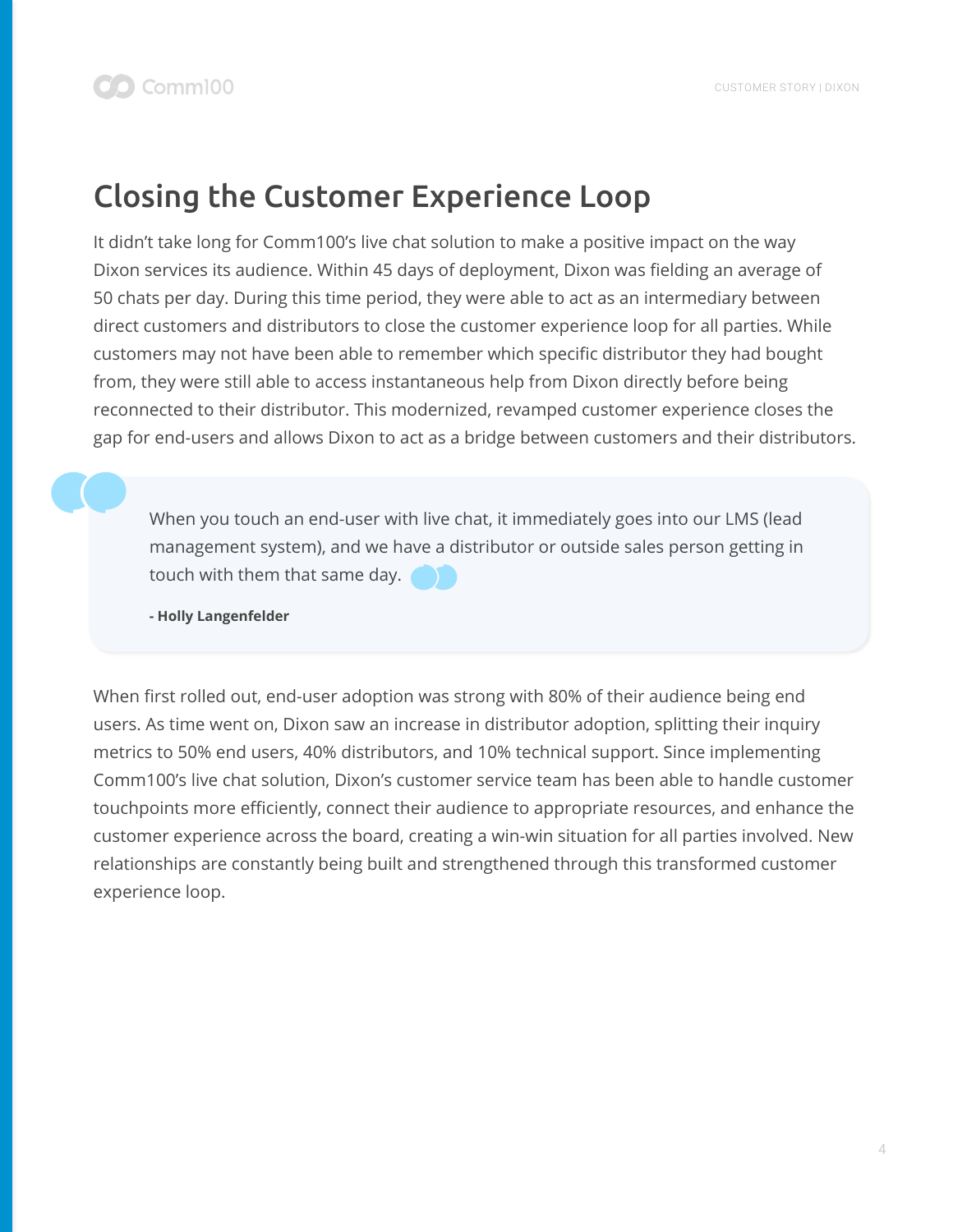### Measuring impact

Through the addition of this new communication channel, Dixon is able to connect with its target audience in real time and establish quality relationships with customers. The accompanying reporting metrics help Dixon analyze and understand the scope and impact of chat conversations, agent performance and efficiency, and more. Dixon's management team receives quarterly reports that demonstrate the ROI of live chat through service metrics, live transcripts and quotes from its distributors and end-users including Boeing, Exxon, and 3M. Dixon plans to add more live chat agents and extend coverage to its Australia team to offer 24/7 follow-the-sun support.

If you're considering live chat for your business, go for it! The feedback alone we've received from distributors and end-users is gold. We always finish up with thank you for chatting with us today and it's amazing how many times you get back 'this was great, I'll definitely use live chat again.

**- Holly Langenfelder**

## About Dixon

Dixon, founded in 1916, is a premier manufacturer and supplier of hose couplings, valves, drydisconnects, swivels, and other fluid transfer and control products. The company's global reach includes a wide range of products for numerous industries including petroleum exploration, refining, transportation, chemical processing, food & beverage, steel, fire protection, construction, mining and manufacturing. Dixon's strategic objective is to create solutions that make products safer, leak-free, longer lasting, and always available.